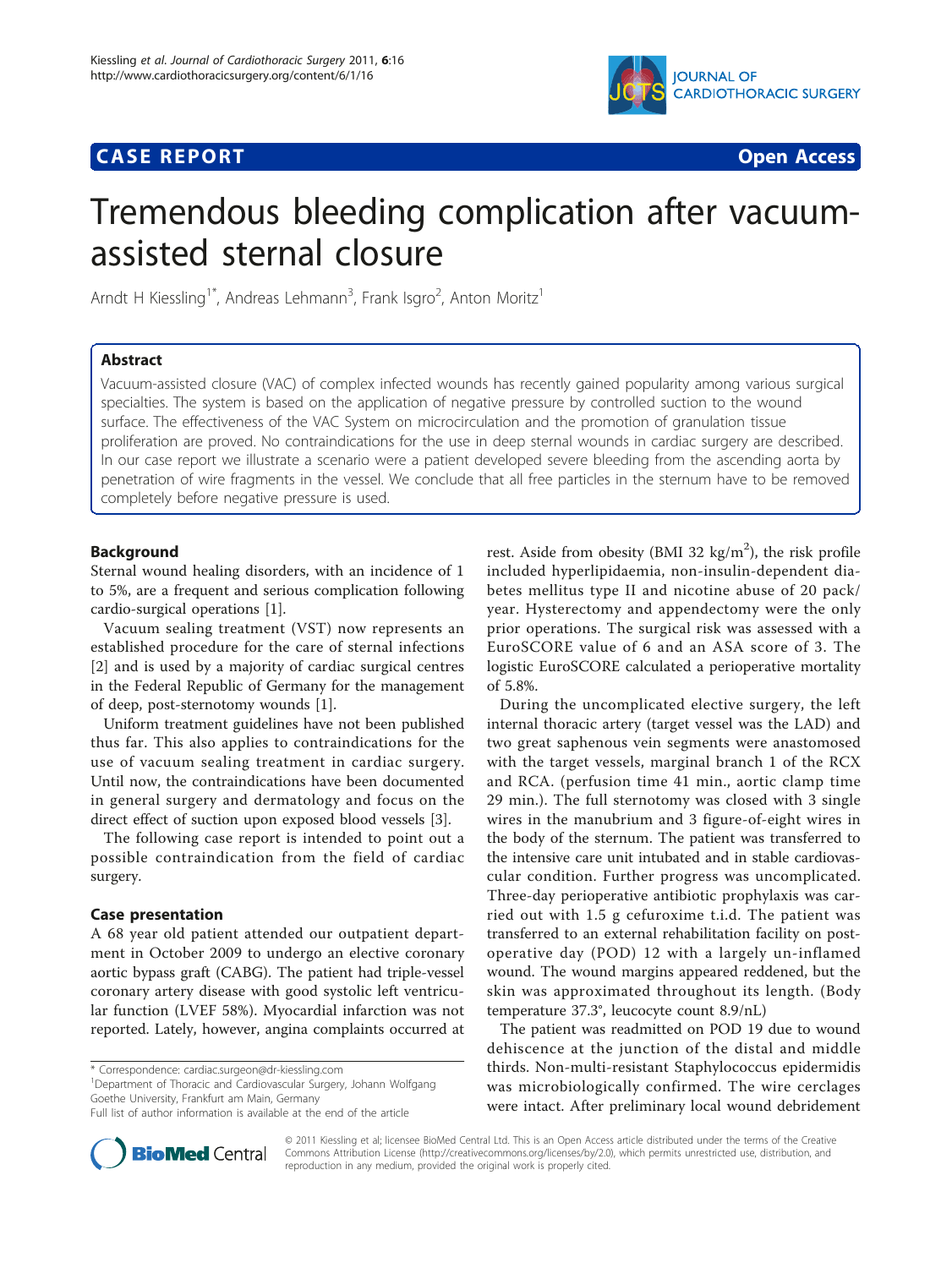and daily irrigation, surgical wound revision was planned for POD 23 due to increasing putrid secretion. Appropriate antibiotic treatment was started prior to surgery with linezolid 600 mg b.i.d. At operation, the sternum still did not show any dehiscence, the cerclages were sound, and the sternum was not fractured. The wound was managed with bilateral pectoralis muscle flaps, and wound drains were inserted for a period of seven days.

The patient was mobilised on the ward. From POD 40, the skin incision, which was initially closed with interrupted sutures, showed increased erythema, secretion and failing approximation. After removal of the non-absorbable subcutaneous sutures, the medial sternal defect was managed under aseptic conditions with vacuum-assisted suction. The sponge size was about 12 × 7 cm. Suction was set at a continuous -125 mmHg.

At the previously performed debridement, there were loose wires and several rather large bone fragments, which were still held in place with wires. The wires were still intact on the (AP) chest x-ray.

The patient tolerated the treatment well and still remained mobile. Due to her smoking habits, she suffered repeated intense coughing fits while in hospital. As a result, the sponge was changed every three days. Another radiograph was not taken. On POD 51, the patient suffered circulatory depression during the night. The resuscitation team found the patient still responsive in fulminant, hypovolaemic circulatory shock. There were large amounts of blood clots underneath the bulging sternal dressing. Upon removal, there was a spurting haemorrhage in the area of the ascending aorta. Bleeding was stopped by digital compression; the patient was anaesthetised and transferred to surgery under emergency conditions. There were numerous sternal and wire fragments. There was an identifiable bleeding point on the ascending aorta, which was managed with felt sutures. The probable cause of the haemorrhage was penetration by wire fragments during vacuum treatment. The wire fragments had become mobilised, due to the suction effect.

Repeat osteosynthesis and complete debridement of all fragments ensued. The wound was now closed primarily with interrupted sutures. Further vacuum-assisted closure was not used. Linezolid was given without a microbiological confirmation.

The patient was again transferred to the intensive care unit and recovered from the massive transfusion. The ventilation time was 51 hours; she was discharged on POD 72, subjectively well, for further rehabilitation measures.

### **Discussion**

Sternal wound healing complications are frequently treated by vacuum-assisted closure following surgical debridement [[4\]](#page-2-0) This method offers great advantages compared with earlier forms of treating wounds. Better breathing conditions are ensured for the patient by stabilising the two halves of the sternum; granulation is promoted, and the wound environment is improved by aspiration of secretion [\[5](#page-2-0)-[7\]](#page-2-0).

Vacuum-assisted treatment has, to a large extent, become the standard procedure for treating postoperative wound infections in cardiac surgery [[8\]](#page-2-0). Dehisced sternal wounds are complex, involve major organs and complications can be life-threatening [\[9](#page-2-0)].

There are, however, still no authoritative data and studies available on the suction mode and intensity. Similarly, only very few contraindications for the use of vacuum treatment have been published so far. The German Wound Healing Society (DGfW) formulated the following contraindications in 2003 [\[10](#page-2-0)]:

- coagulation disorders
- exposed blood vessels
- necrotic wound margin
- untreated osteomyelitis
- neoplastic wounds

We would like to submit another contraindication, based on the case described above, and draw attention to loose fragments of the sternum and wire. These pieces can be mobilised in the thorax and, as in the reported case, cause a serious complication when it penetrates blood vessels or the ventricles.

# Conclusion

If vacuum sealing treatment is used, close radiological monitoring and examinations are indicated when changing the sponge, and all loose fragments must be removed without compromise.

#### Consent

Written informed consent was obtained from the patient for publication of this case report. A copy of the written consent is available for review by the Editor-in-Chief of this journal.

#### Author details

<sup>1</sup>Department of Thoracic and Cardiovascular Surgery, Johann Wolfgang Goethe University, Frankfurt am Main, Germany. <sup>2</sup>Department of Cardiac Surgery, Klinikum Ludwigshafen, 67069 Ludwigshafen, Germany. <sup>3</sup> Anaesthesiology and Operative Intensive Care, Klinikum Ludwigshafen, 67069 Ludwigshafen, Germany.

#### Authors' contributions

AHK drafted the manuscript and was part of the surgical resuscitation team. AL was part of the anaesthesiologist rescue team. FI was part of the surgical team and reviewed the case report. AM reviewed the case report. All authors read and approved the final manuscript.

#### Declaration of competing interests

The authors declare that they have no competing interests.